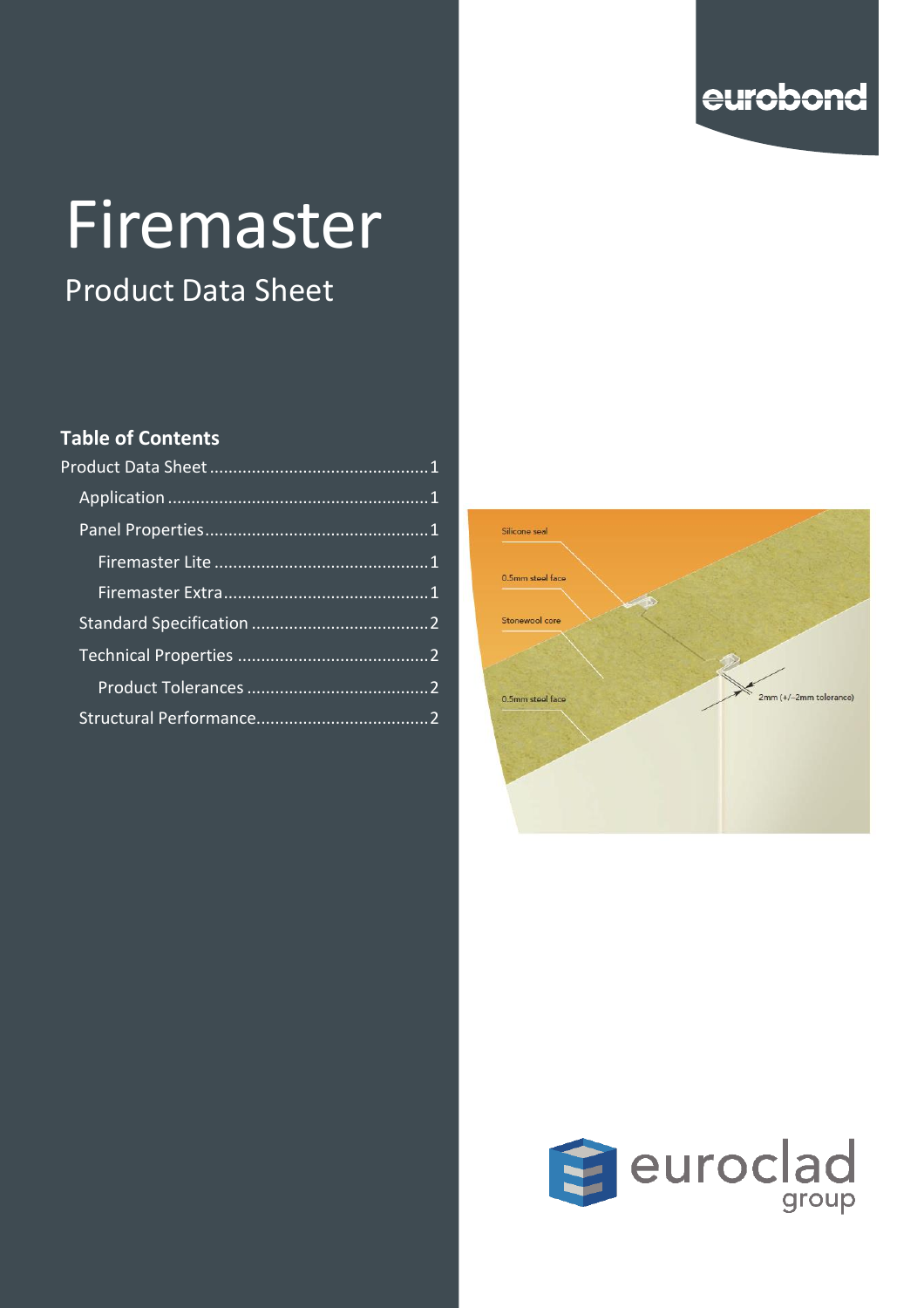



#### <span id="page-1-0"></span>**of the contract of the contract of the contract of the contract of the contract of the contract of the contract** p Product Data Sheet

Firemaster Wall Lite, Extra, Ultima – Compartment Wall (Through Fixed) Firemaster Ceiling - Fire Resistant internal ceiling

# <span id="page-1-1"></span>**Application**

The Firemaster® system has been developed as a 'total internal wall and ceiling' solution ideally suited for the construction of non load bearing internal partition walls, and ceilings. The approved system provides a tested fire resistance in order to perform as internal

firewalls, ceilings or compartmentation walls and is designed to be integrated with Eurobond's Firemaster doors for a complete fire resistant solution.

All Firemaster® wall and ceiling panels are insulated, sealed and available with a food safe coating; providing a smooth, anti-static internal surface. This panel system is ideal for use in food processing and



storage applications, along with microelectronics facilities and pharmaceutical applications, where protected zones or clean rooms are often required.

<span id="page-1-3"></span>

| <b>Firemaster Lite</b> |                   |                              |      |            |            |      |      |      |                                                                                                                                                              |
|------------------------|-------------------|------------------------------|------|------------|------------|------|------|------|--------------------------------------------------------------------------------------------------------------------------------------------------------------|
| Thickness              | mm                | 75                           | 100  | <b>125</b> | <b>150</b> | 175  | 200  | 240  | 300                                                                                                                                                          |
| Weight                 | kg/m <sup>2</sup> | $\qquad \qquad \blacksquare$ | 18.5 | 21.0       | 23.5       | 26   | 28.5 | 32.5 | $\hskip1.6pt\hskip1.6pt\hskip1.6pt\hskip1.6pt\hskip1.6pt\hskip1.6pt\hskip1.6pt\hskip1.6pt\hskip1.6pt\hskip1.6pt\hskip1.6pt\hskip1.6pt\hskip1.6pt\hskip1.6pt$ |
| Thermal                | $W/m^2K$          | $\overline{\phantom{a}}$     | 0.39 | 0.31       | 0.26       | 0.22 | 0.19 | 0.17 |                                                                                                                                                              |
| Acoustic               | dB                | $\overline{\phantom{a}}$     | 32   | 32         | 33         | 34   | 34   | 34   | $\overline{\phantom{a}}$                                                                                                                                     |

## <span id="page-1-2"></span>**Panel Properties**

<span id="page-1-4"></span>

| <b>Firemaster Extra</b> |                 |      |      |      |            |      |      |      |      |
|-------------------------|-----------------|------|------|------|------------|------|------|------|------|
| Thickness               | mm              | 75   | 100  | 125  | <b>150</b> | 175  | 200  | 240  | 300  |
| Weight                  | $\text{kg/m}^2$ | 17.5 | 20.5 | 23.5 | 26.5       | 29.5 | 32.5 | 37.3 | 42   |
| Thermal                 | $W/m^2K$        | 0.54 | 0.40 | 0.33 | 0.27       | 0.23 | 0.20 | 0.18 | 0.15 |
| Acoustic                | dB              | 31   | 33   | 33   | 34         | 35   | 36   | 36   | 36   |